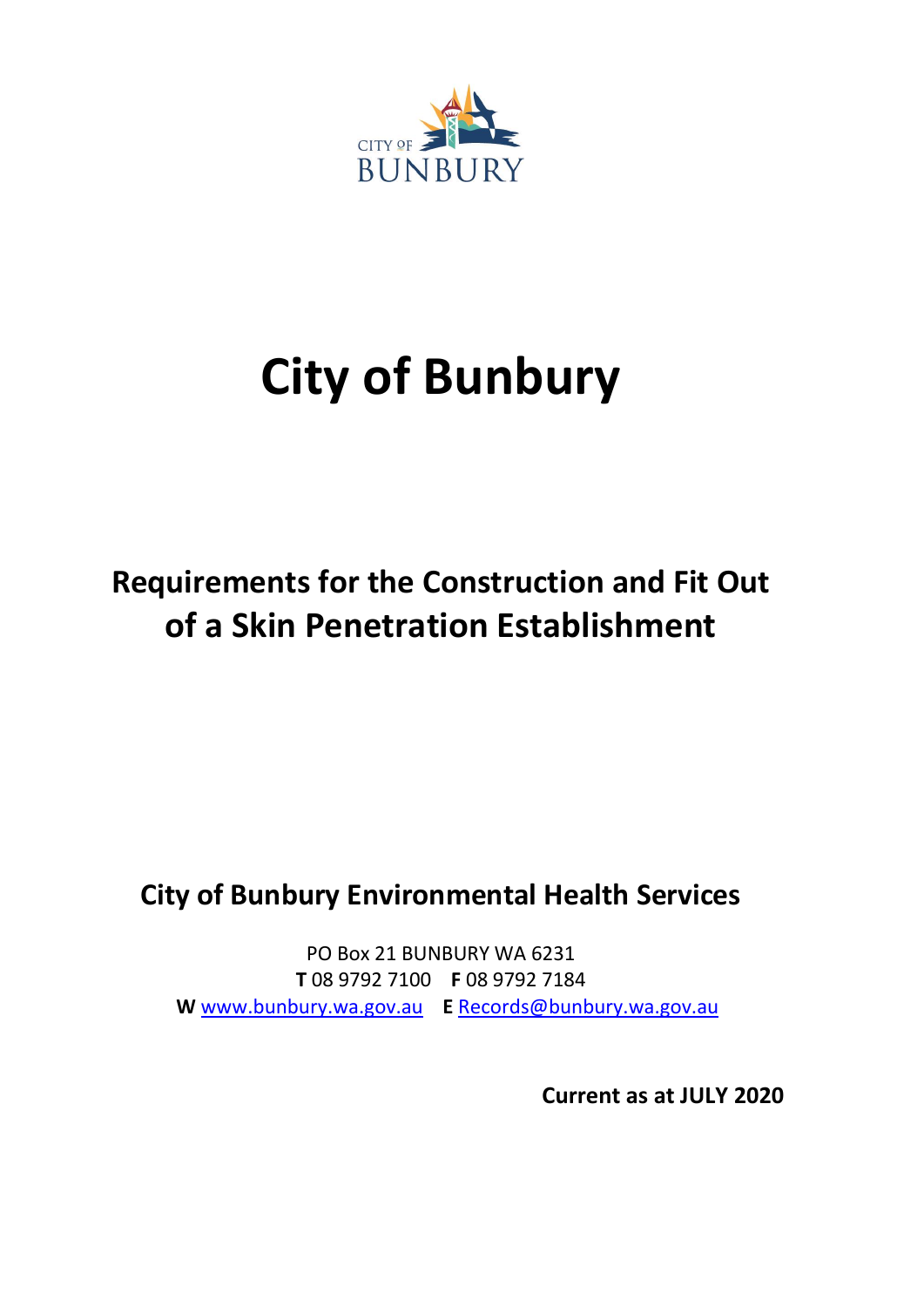# **Introduction**

This information package has been developed to assist skin penetration establishments (new and existing), architects, designers and builders to comply with the *Health (Skin Penetration Procedure) Regulations 1998* and the *Code of Practice for Skin Penetration Procedures (The Code).*

A skin penetration procedure is a procedure in which:

- The skin is pierced, cut, punctured, torn or shaved; or
- A mucous membrane is cut, punctured or torn

and includes, but is not limited to, tattooing, body piercing, waxing, tweezing, threading, electrolysis, facial microdermabrasions, manicures, pedicures, lancing, lasers, cosmetic tattooing and IPL (Intense Pulsed Light) where shaving or waxing is involved.

Skin penetration does not include massage or eyelash extensions.

The Regulations can be downloaded free of charge fro[m https://www.slp.wa.gov.au](https://www.slp.wa.gov.au/) or a hardcopy obtained from the City's Administration office at 4 Stephen Street, Bunbury (T 08 9792 7100).

The following general information is provided as a guide only. Please note, it is your responsibility to comply with all legislative requirements. Please refer to the Regulations and Code for more specific information.

# **City Approval Processes**

A new skin penetration establishment may require approval from a number of City departments:

#### **Planning Services (T 08 9792 7000)**

Planning approval is the first step in setting up a new skin penetration establishment. Planning Services will ascertain the suitability of the skin penetration establishment in the proposed location. You will need to consult with a Planning Officer to determine if a development application is required to be submitted.

#### **Building Services (T 08 9792 7000)**

If you are constructing a new premises or making changes to an existing premises, you may be required to submit a building permit application. You will need to discuss your proposal with a Building Surveyor to determine if this is necessary.

#### **Compliance Services (T 08 9792 7000)**

If you are proposing to install new signage, you may be required to submit a Sign Application. Please contact a Compliance Officer to determine requirements in relation to signage.

#### **Environmental Health Services (T 08 9792 7100)**

All new skin penetration establishments or alterations/extensions to existing skin penetration establishments are required to be assessed and approved by Environmental Health Services, even if Planning and Building approvals are not necessary.

An Application for Environmental Health Services Approval (available from the City's website – [www.bunbury.wa.gov.au\)](http://www.bunbury.wa.gov.au/) and one complete set of of scaled plans (minimum 1:100) detailing the design and fit out specifications for each area in which skin penetration procedures will take place shall be submitted for assessment and approval **prior** to commencing fit out.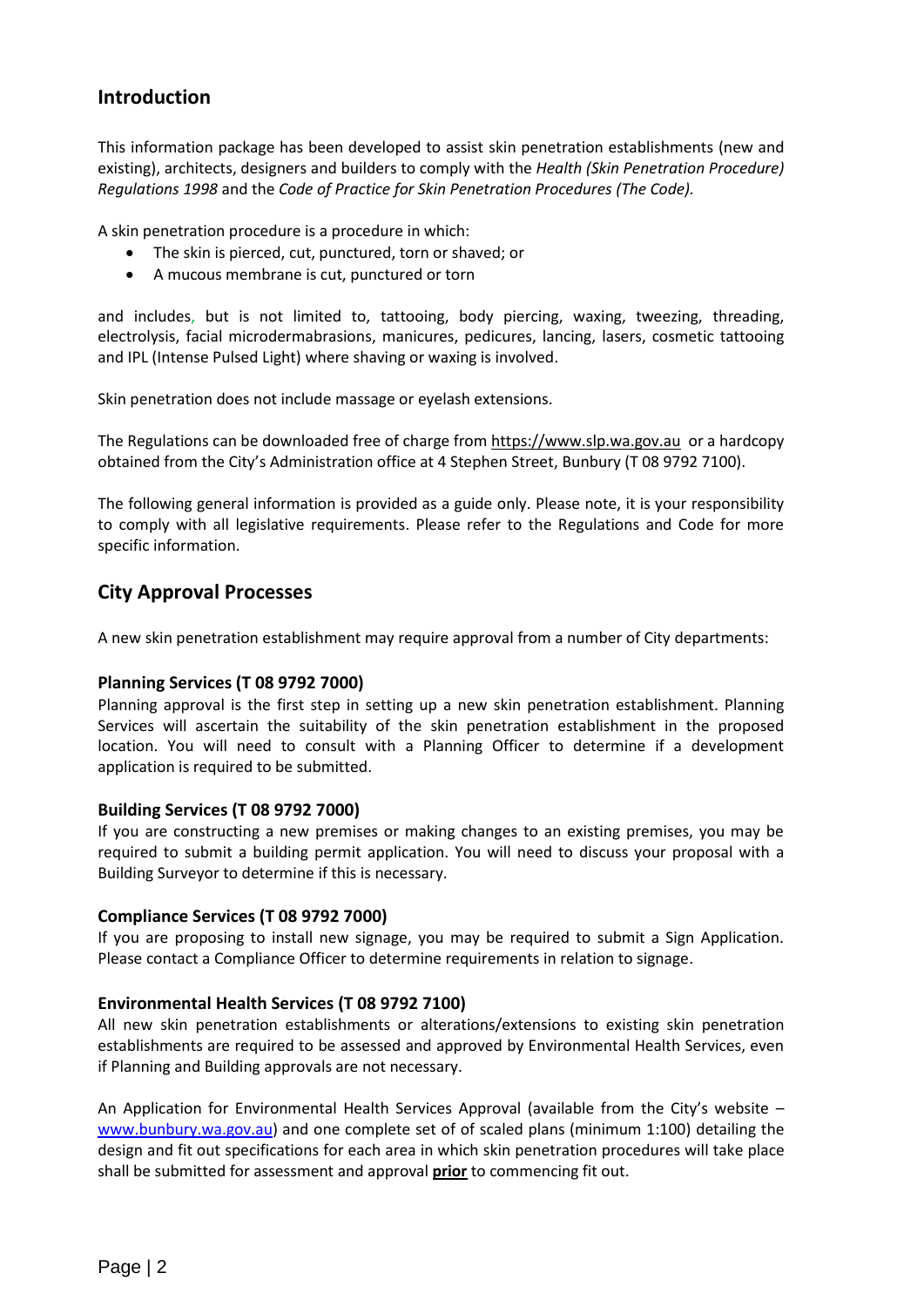Plans and specifications shall include the following details:

- the use of every room/area
- the structural finishes of walls, floors, ceilings, benches, shelves and other surfaces
- the position and type of all fixtures, fittings and equipment
- the location of sinks and hand washing basins
- waste storage and disposal areas
- details and types of procedures to be performed and in which areas.

On completion of construction or alterations and prior to opening to the public, you are required to contact the City on T 9792 7100 to arrange for an Environmental Health Officer to undertake a final inspection for compliance with the approved plans and any conditions of approval.

### **Fees for skin penetration establishments**

A fee of \$100-00 is payable when submitting an Application for Environmental Health Services approval. Should you wish to pay by credit card, please complete the Credit Card Authority Form (Environmental Health) which is available on the City's website – [www.bunbury.wa.gov.au.](http://www.bunbury.wa.gov.au/) 

Please contact Planning Services, Building Services and Compliance Services in relation to other fees applicable.

# **Design and Construction Requirements**

#### **Skin Penetration Procedure/Treatment Room(s)**

The skin penetration procedure/ treatment room(s) is where the skin penetration procedures take place. For example, where a client will be pierced, tattooed, or waxed.

- Floors, floor coverings, walls, ceilings, shelves, fittings and other furniture in this area must be constructed from materials suitable for the procedures undertaken (ie smooth and impervious) and able to be effectively cleaned.
- All surfaces that come into direct contact with a client's skin must be smooth, impervious and in good repair. For example, surfaces of client chairs or beds must be made of a material that can be easily cleaned after each use.
- A hand wash basin must be available in the immediate area where the skin penetration procedures are undertaken. The hand basin should be easily accessible to allow the person performing the procedure to wash their hands thoroughly before and after treatments. Hand wash basin must be of hands free operation and supplied with hot and cold water through a single outlet. The hand wash basin shall be supplied with a paper towel dispenser, disposable paper towels and liquid soap.

#### **Work space / Preparation Area**

The work space and preparation area is where appliances are stored such as an autoclave and where equipment/materials are prepared for use.

- The work space / preparation areas must be separated from the client treatment area.
- This area must have at least two (2) designated sinks; one for hand washing and another for cleaning and decontaminating equipment. The designated sink for cleaning and disinfecting must be large enough for cleaning the largest size of equipment.
- Cleaning/preparation sink shall be provided with a constant supply of warm water.
- Hand wash basin must be a handsfree type operation and supplied with hot and cold water through a single outlet. It shall be supplied with a paper towel dispenser, disposable paper towels and liquid soap.
- Sinks must be made of suitable materials, such as stainless steel.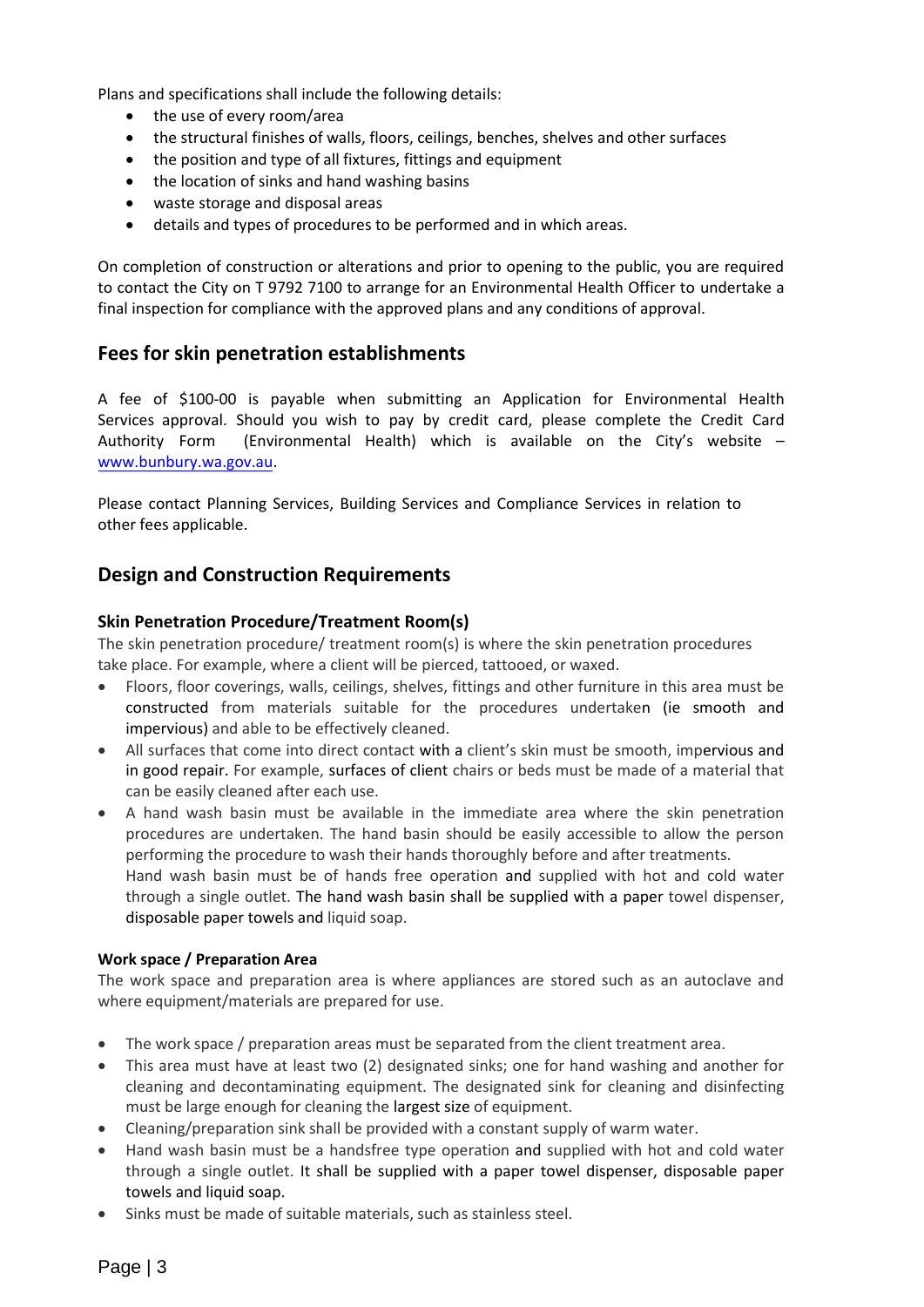- Work surfaces, walls and floors shall be non-slip, smooth and impervious, and able to be effectively cleaned.
- There should be sufficient bench space to accommodate equipment and cleaning and disinfecting procedures.

NB: Home occupation applicants – laundries with sufficient bench space and a stainless steel sink supplied with hot and cold water will be considered for use as a work space/preparation area.

#### **Food preparation areas**

Food preparation is prohibited in client treatment, work space and preparation areas. A separate area and sink will be required for any food preparation, tea, coffee, lunches, washing dishes and the like.

#### **Blood Accident and Needle stick Policy**

A blood accident and needle stick policy shall be developed for the premises. Refer to Appendix 1 in the Code for further information.

#### **Education and Training**

It is the responsibility of any person and employer who perform skin penetration procedures to have adequate education, training and to be familiar with infection control and safe working procedures.

#### **Adequate supply of potable water shall be provided**

Skin penetration establishments must have an adequate supply of potable water for all activities that use water. Warm water is required for hand washing facilities and for washing equipment. A hot water system will be needed to achieve the temperature requirements of the Code.

#### **Storage areas**

Storage areas should be pest proof, protected from contamination and able to be effectively cleaned. Walls, floors, shelving and storage vessels should be smooth and impervious.

- Linen shall be stored so that it is protected from contamination
- Suitable facilities should be provided separate to client treatment, work space and preparation areas for the storage of staff clothing and personal effects.
- Suitable facility to be dedicated for storing chemicals and materials for cleaning and disinfecting eg enclosed cupboard

#### **Ventilation**

Sufficient natural or mechanical ventilation shall be provided in compliance with the Building Code of Australia

#### **Lighting**

Client treatment, work space and preparation areas shall be illuminated to a level that complies with Australian Standard AS 1680.2 'Interior Lighting – Recommendations for specific tasks and interiors'.